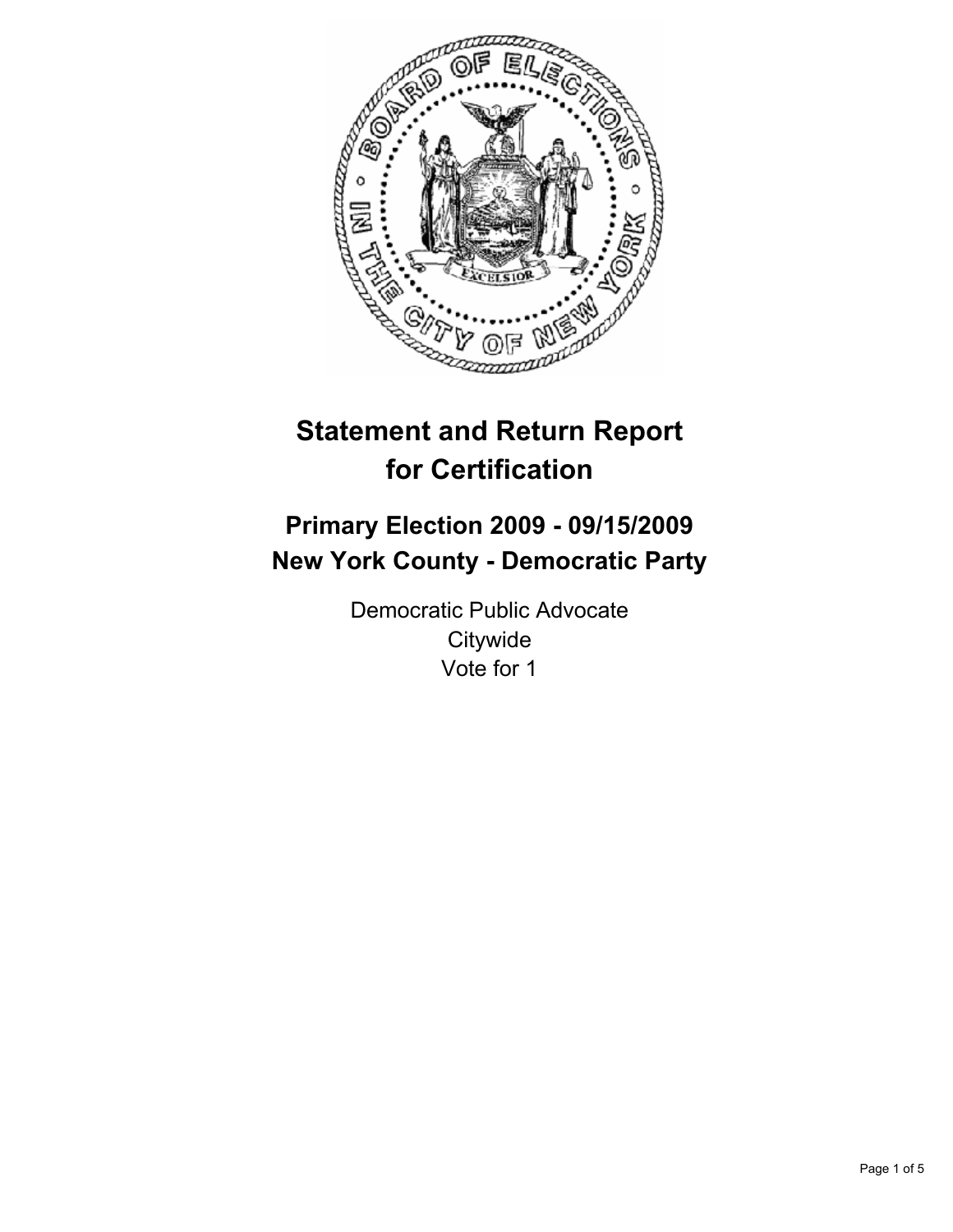

## **Assembly District 64**

| JOSH SKALLER (WRITE-IN) | 1     |
|-------------------------|-------|
| JIN H KIM (WRITE-IN)    | 1     |
| JEAN GRILLO (WRITE-IN)  |       |
| <b>IMTIAZ S SYED</b>    | 369   |
| <b>NORMAN SIEGEL</b>    | 1,355 |
| <b>MARK GREEN</b>       | 2,962 |
| ERIC N GIOIA            | 1,251 |
| <b>BILL DE BLASIO</b>   | 2,196 |
| <b>AFFIDAVIT</b>        | 159   |
| ABSENTEE/MILITARY       | 149   |
| <b>EMERGENCY</b>        | 35    |

#### **Assembly District 65**

| <b>EMERGENCY</b>      | 24    |
|-----------------------|-------|
| ABSENTEE/MILITARY     | 245   |
| <b>AFFIDAVIT</b>      | 62    |
| <b>BILL DE BLASIO</b> | 2,570 |
| <b>ERIC N GIOIA</b>   | 1,353 |
| <b>MARK GREEN</b>     | 2,481 |
| <b>NORMAN SIEGEL</b>  | 1,084 |
| <b>IMTIAZ S SYED</b>  | 172   |
| <b>Total Votes</b>    | 7,660 |

#### **Assembly District 66**

| <b>EMERGENCY</b>          | 92     |
|---------------------------|--------|
| ABSENTEE/MILITARY         | 274    |
| AFFIDAVIT                 | 74     |
| <b>BILL DE BLASIO</b>     | 4,035  |
| <b>ERIC N GIOIA</b>       | 1,461  |
| <b>MARK GREEN</b>         | 3,075  |
| <b>NORMAN SIEGEL</b>      | 2,606  |
| <b>IMTIAZ S SYED</b>      | 146    |
| <b>JIN KIM (WRITE-IN)</b> | 1      |
| <b>Total Votes</b>        | 11.324 |

# **Assembly District 67**

| <b>Total Votes</b>    | 13,003 |
|-----------------------|--------|
| <b>IMTIAZ S SYED</b>  | 226    |
| <b>NORMAN SIEGEL</b>  | 2,318  |
| <b>MARK GREEN</b>     | 3,655  |
| <b>ERIC N GIOIA</b>   | 1,795  |
| <b>BILL DE BLASIO</b> | 5,009  |
| <b>AFFIDAVIT</b>      | 122    |
| ABSENTEE/MILITARY     | 295    |
| <b>EMERGENCY</b>      | 138    |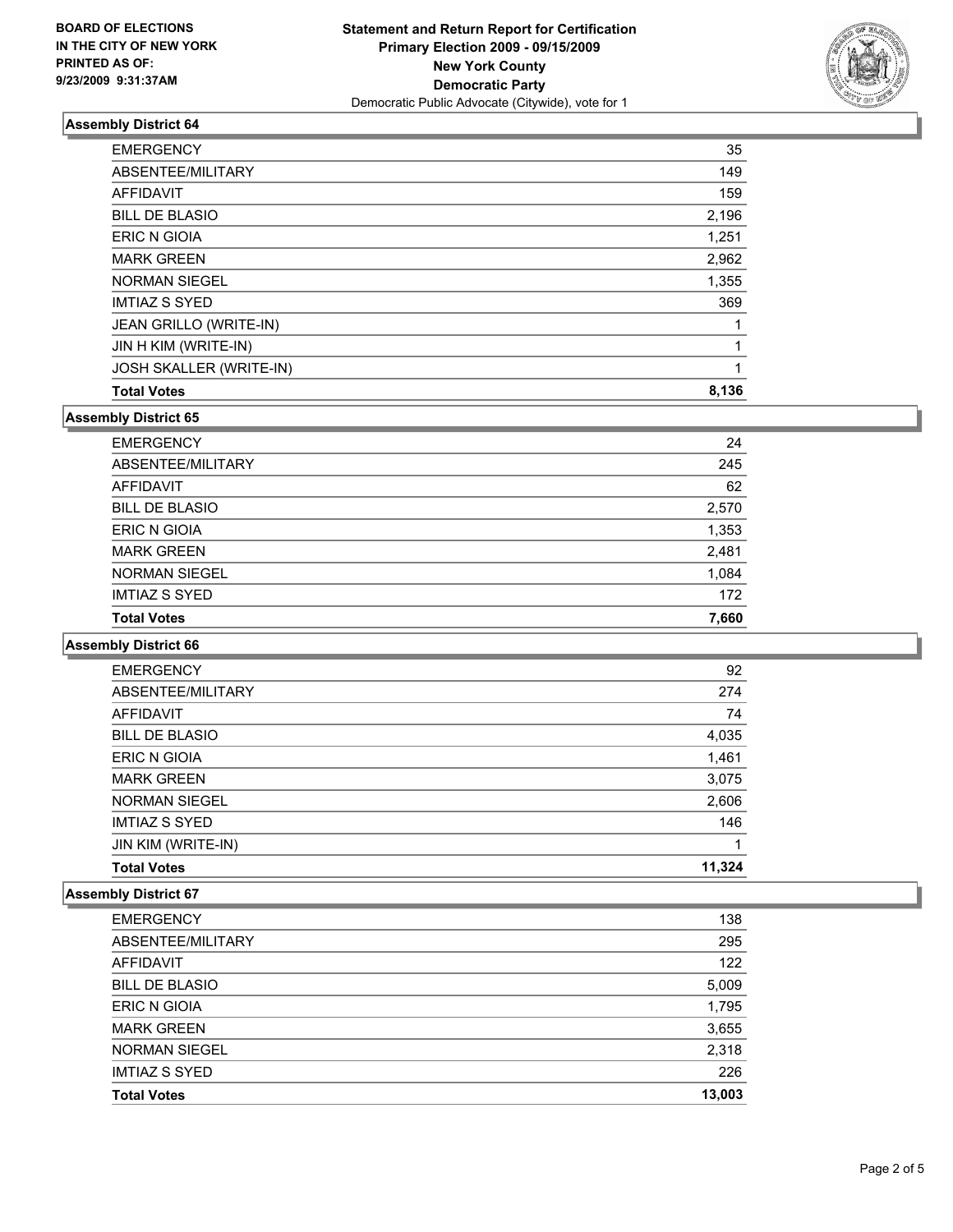

### **Assembly District 68**

| <b>EMERGENCY</b>      | 21    |
|-----------------------|-------|
| ABSENTEE/MILITARY     | 211   |
| AFFIDAVIT             | 113   |
| <b>BILL DE BLASIO</b> | 1,625 |
| <b>ERIC N GIOIA</b>   | 1,344 |
| <b>MARK GREEN</b>     | 2,906 |
| <b>NORMAN SIEGEL</b>  | 1,007 |
| <b>IMTIAZ S SYED</b>  | 326   |
| <b>Total Votes</b>    | 7,208 |

#### **Assembly District 69**

| <b>EMERGENCY</b>                | 267    |
|---------------------------------|--------|
| ABSENTEE/MILITARY               | 303    |
| AFFIDAVIT                       | 160    |
| <b>BILL DE BLASIO</b>           | 4,426  |
| <b>ERIC N GIOIA</b>             | 1,785  |
| <b>MARK GREEN</b>               | 3,433  |
| <b>NORMAN SIEGEL</b>            | 2,856  |
| <b>IMTIAZ S SYED</b>            | 307    |
| <b>GEORGE PATAKI (WRITE-IN)</b> |        |
| <b>Total Votes</b>              | 12,808 |

#### **Assembly District 70**

| <b>EMERGENCY</b>             | 10    |
|------------------------------|-------|
| ABSENTEE/MILITARY            | 260   |
| AFFIDAVIT                    | 158   |
| <b>BILL DE BLASIO</b>        | 2,221 |
| ERIC N GIOIA                 | 1,462 |
| <b>MARK GREEN</b>            | 3,307 |
| <b>NORMAN SIEGEL</b>         | 1,701 |
| <b>IMTIAZ S SYED</b>         | 381   |
| IIDANIS RODRIGUEZ (WRITE-IN) |       |
| <b>Total Votes</b>           | 9.073 |

#### **Assembly District 71**

| <b>EMERGENCY</b>           | 2     |
|----------------------------|-------|
| ABSENTEE/MILITARY          | 213   |
| AFFIDAVIT                  | 126   |
| <b>BILL DE BLASIO</b>      | 2,248 |
| <b>ERIC N GIOIA</b>        | 1,430 |
| <b>MARK GREEN</b>          | 2,761 |
| <b>NORMAN SIEGEL</b>       | 1,617 |
| <b>IMTIAZ S SYED</b>       | 322   |
| CARLTON BERKLEY (WRITE-IN) |       |
| ERIC GIOIA (WRITE-IN)      |       |
| THOMAS GILES (WRITE-IN)    | 1     |
| <b>Total Votes</b>         | 8,381 |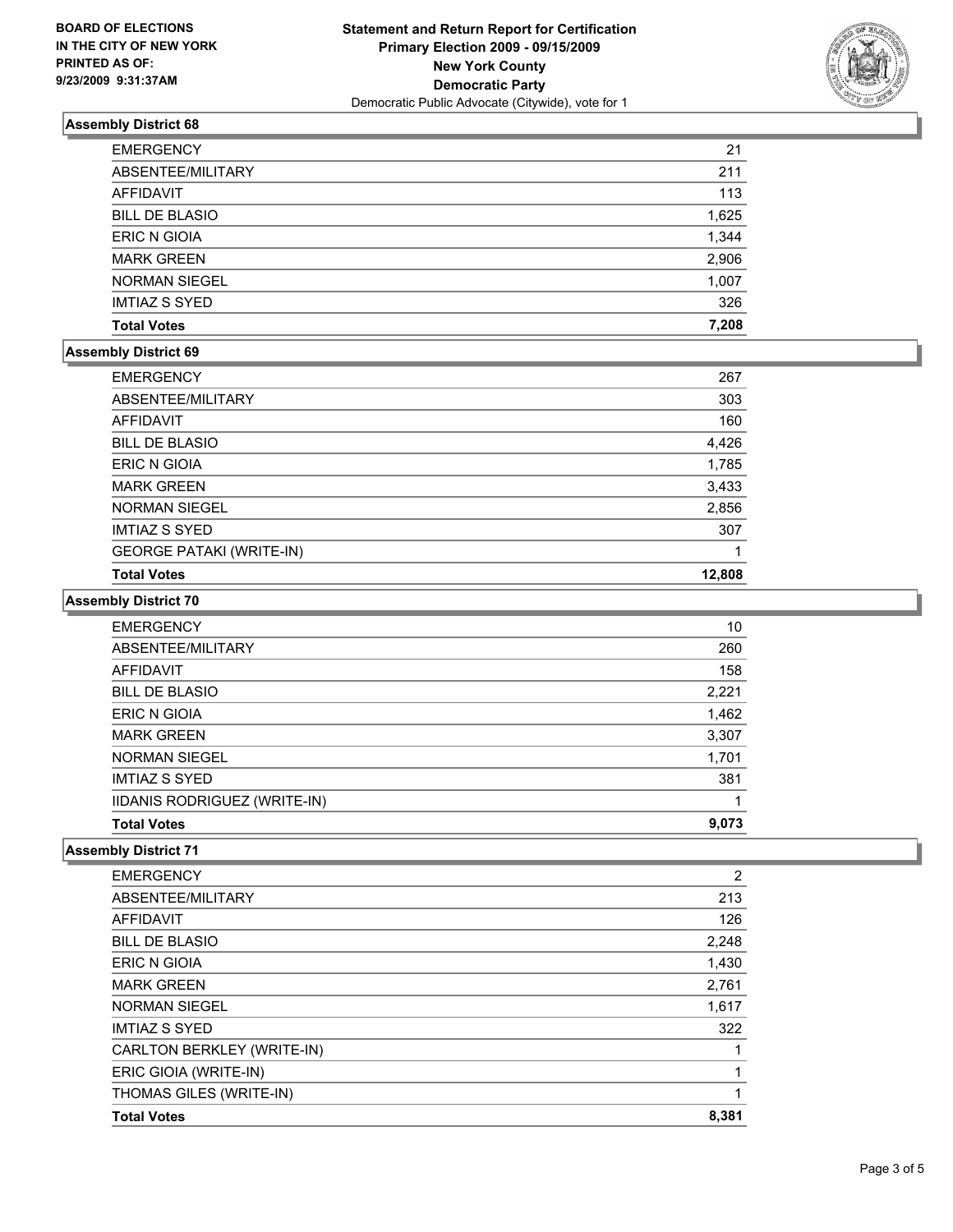

### **Assembly District 72**

| <b>EMERGENCY</b>      | 15    |
|-----------------------|-------|
| ABSENTEE/MILITARY     | 65    |
| AFFIDAVIT             | 108   |
| <b>BILL DE BLASIO</b> | 1,582 |
| <b>ERIC N GIOIA</b>   | 921   |
| <b>MARK GREEN</b>     | 1,560 |
| <b>NORMAN SIEGEL</b>  | 984   |
| <b>IMTIAZ S SYED</b>  | 297   |
| <b>Total Votes</b>    | 5,344 |

#### **Assembly District 73**

| <b>EMERGENCY</b>      | 71    |
|-----------------------|-------|
| ABSENTEE/MILITARY     | 250   |
| AFFIDAVIT             | 47    |
| <b>BILL DE BLASIO</b> | 2,999 |
| <b>ERIC N GIOIA</b>   | 1,362 |
| <b>MARK GREEN</b>     | 2,644 |
| <b>NORMAN SIEGEL</b>  | 1,189 |
| <b>IMTIAZ S SYED</b>  | 160   |
| <b>Total Votes</b>    | 8,354 |

#### **Assembly District 74**

| <b>EMERGENCY</b>      | 91    |
|-----------------------|-------|
| ABSENTEE/MILITARY     | 202   |
| <b>AFFIDAVIT</b>      | 78    |
| <b>BILL DE BLASIO</b> | 2,946 |
| <b>ERIC N GIOIA</b>   | 1,556 |
| <b>MARK GREEN</b>     | 2,871 |
| <b>NORMAN SIEGEL</b>  | 1,693 |
| <b>IMTIAZ S SYED</b>  | 278   |
| <b>Total Votes</b>    | 9,344 |

#### **Assembly District 75**

| <b>Total Votes</b>         | 9,769 |
|----------------------------|-------|
| THOMAS JOHNSON (WRITE-IN)  | 1     |
| PAULA WILSON (WRITE-IN)    | 1     |
| JEAN MONTE (WRITE-IN)      | 1     |
| ELAINE WILLIAMS (WRITE-IN) |       |
|                            | 2     |
| <b>IMTIAZ S SYED</b>       | 237   |
| <b>NORMAN SIEGEL</b>       | 1,836 |
| <b>MARK GREEN</b>          | 2,946 |
| <b>ERIC N GIOIA</b>        | 1,589 |
| <b>BILL DE BLASIO</b>      | 3,156 |
| <b>AFFIDAVIT</b>           | 130   |
| ABSENTEE/MILITARY          | 254   |
| <b>EMERGENCY</b>           | 119   |